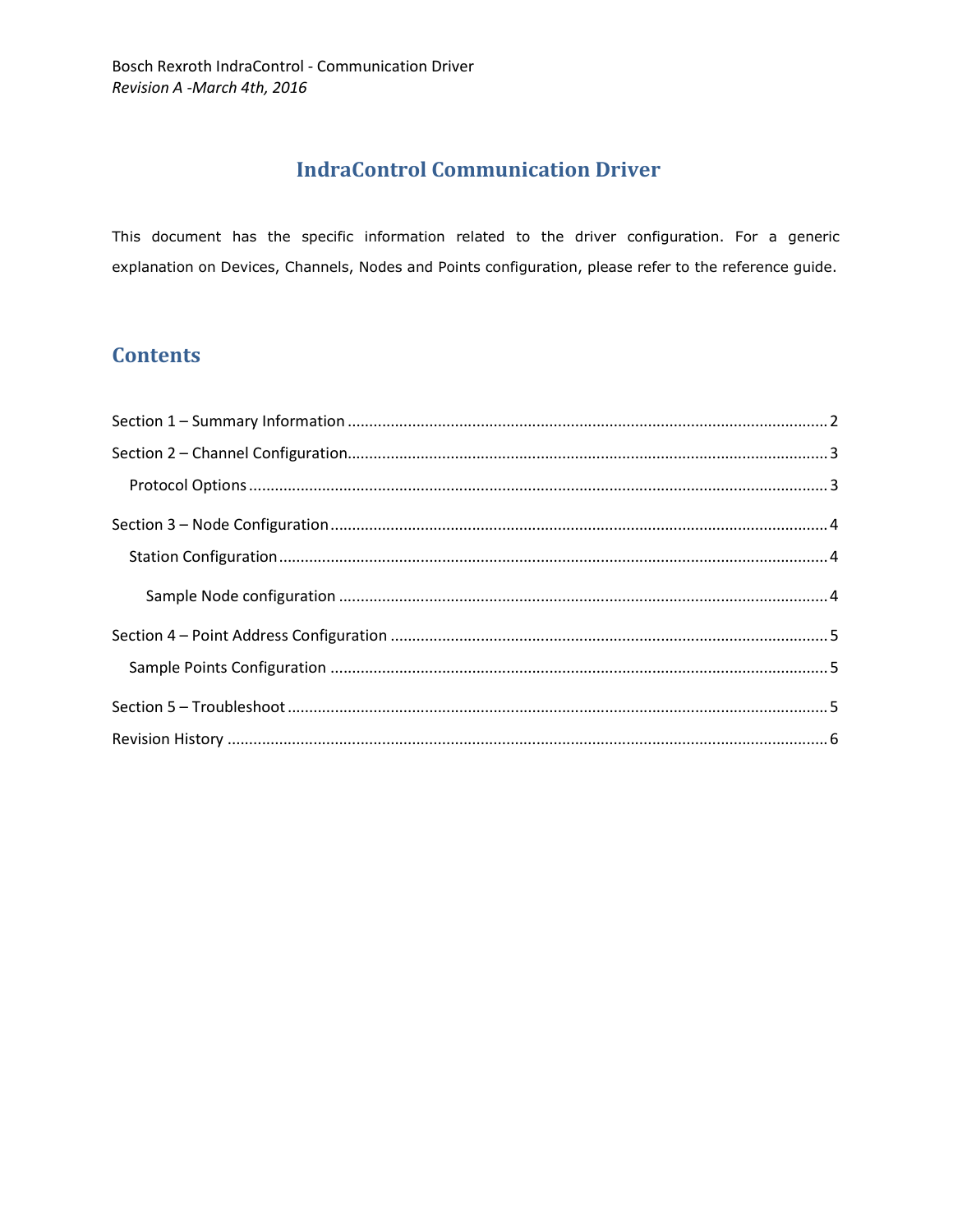### Section 1 – Summary Information

Communication Driver Name: IndraControl

Implementation DLL: T.ProtocolDriver.IndraControl.dll

**Description:** IndraControl communication driver implements communication with Bosch Rexroth

IndraControl L20/L40 PLCs using a EtherNet/IP adapter.

Manufacturer: Bosch Rexroth

Protocol: EtherNet/IP - Bosch

PLC types supported: Bosch Rexroth IndraControl L20/L40

Interface: TCP/IP

#### Supported Data:

| Type                        | Read         | Write                    | Data Type        |
|-----------------------------|--------------|--------------------------|------------------|
| EtherNet/IP Adapter Outputs | $\checkmark$ |                          | <b>Byte Only</b> |
| EtherNet/IP Adapter Inputs  | ✓            | $\overline{\phantom{a}}$ | <b>Byte Only</b> |

Table 1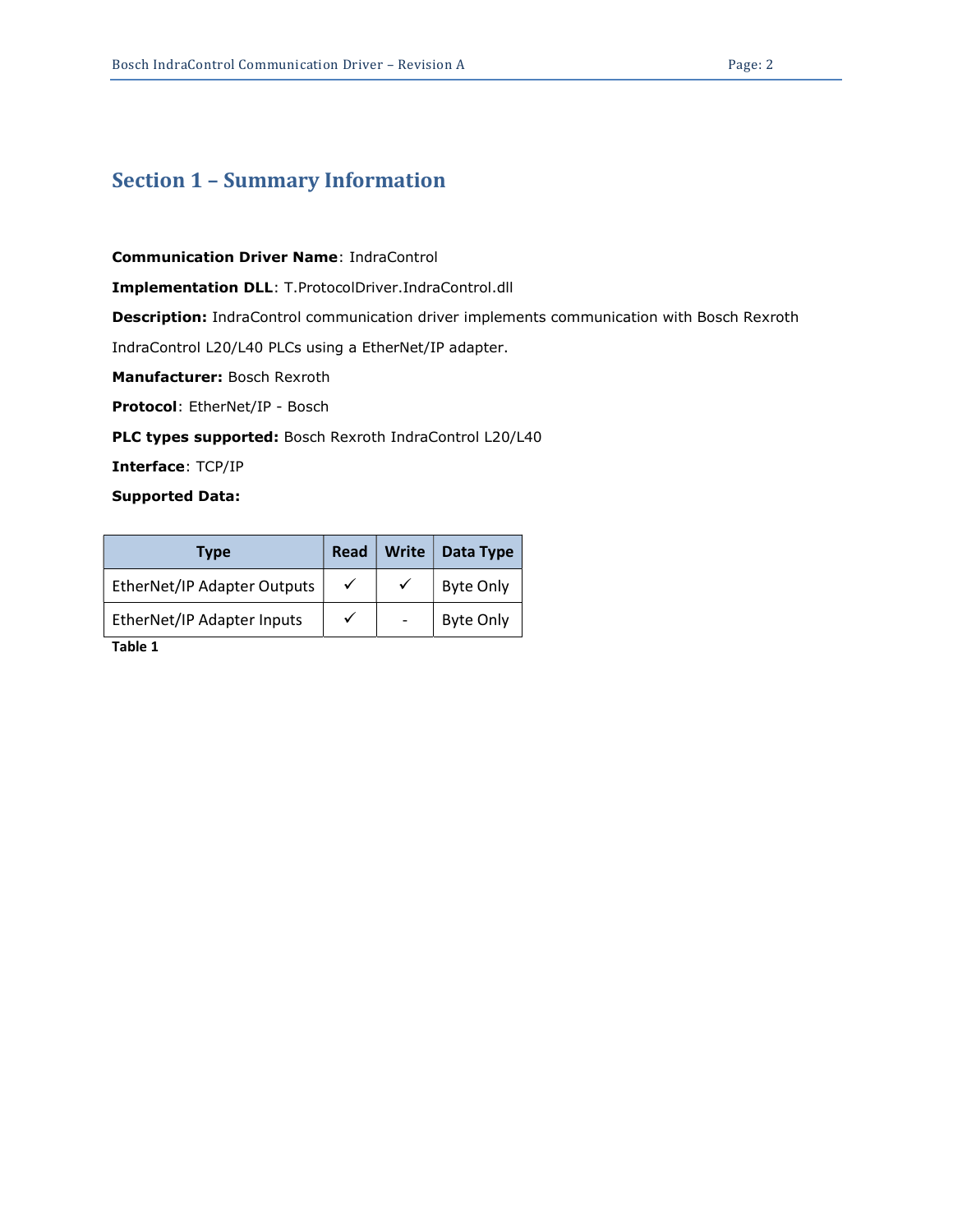# Section 2 – Channel Configuration

## Protocol Options

This configuration is not supported for this Driver.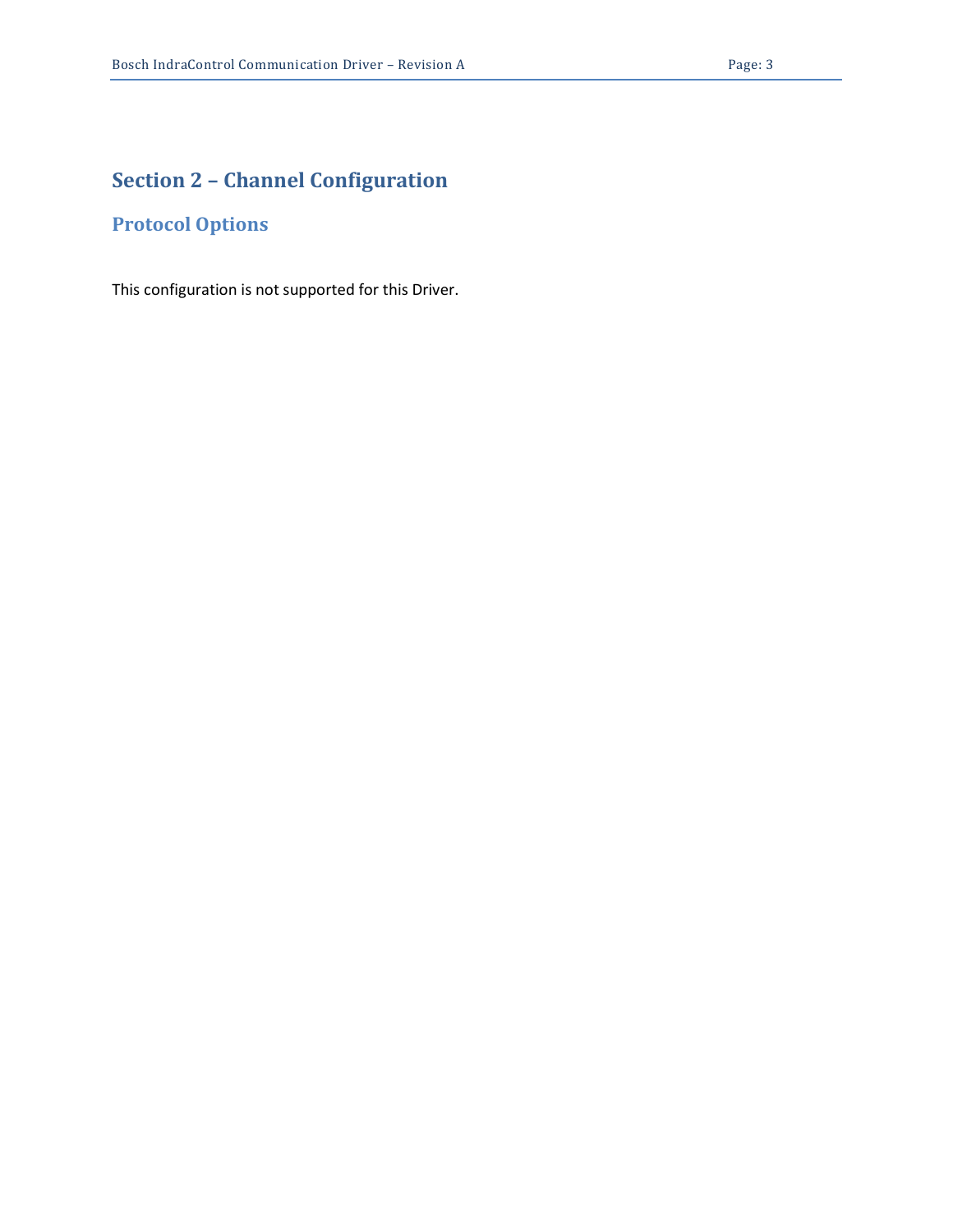# Section 3 – Node Configuration

### Station Configuration

#### Stations syntax: <IP > ; <Port > ;

Where :

<IP> = IP address of the slave device in the network

< Port > = TCP port where the slave device is listening (default is 44818)

#### Sample Node configuration

| <b>Name</b>                 | <b>Channel</b> | <b>Primary Station</b> |  |
|-----------------------------|----------------|------------------------|--|
| IndraControl   IndraControl |                | 192.168.200.105;44818  |  |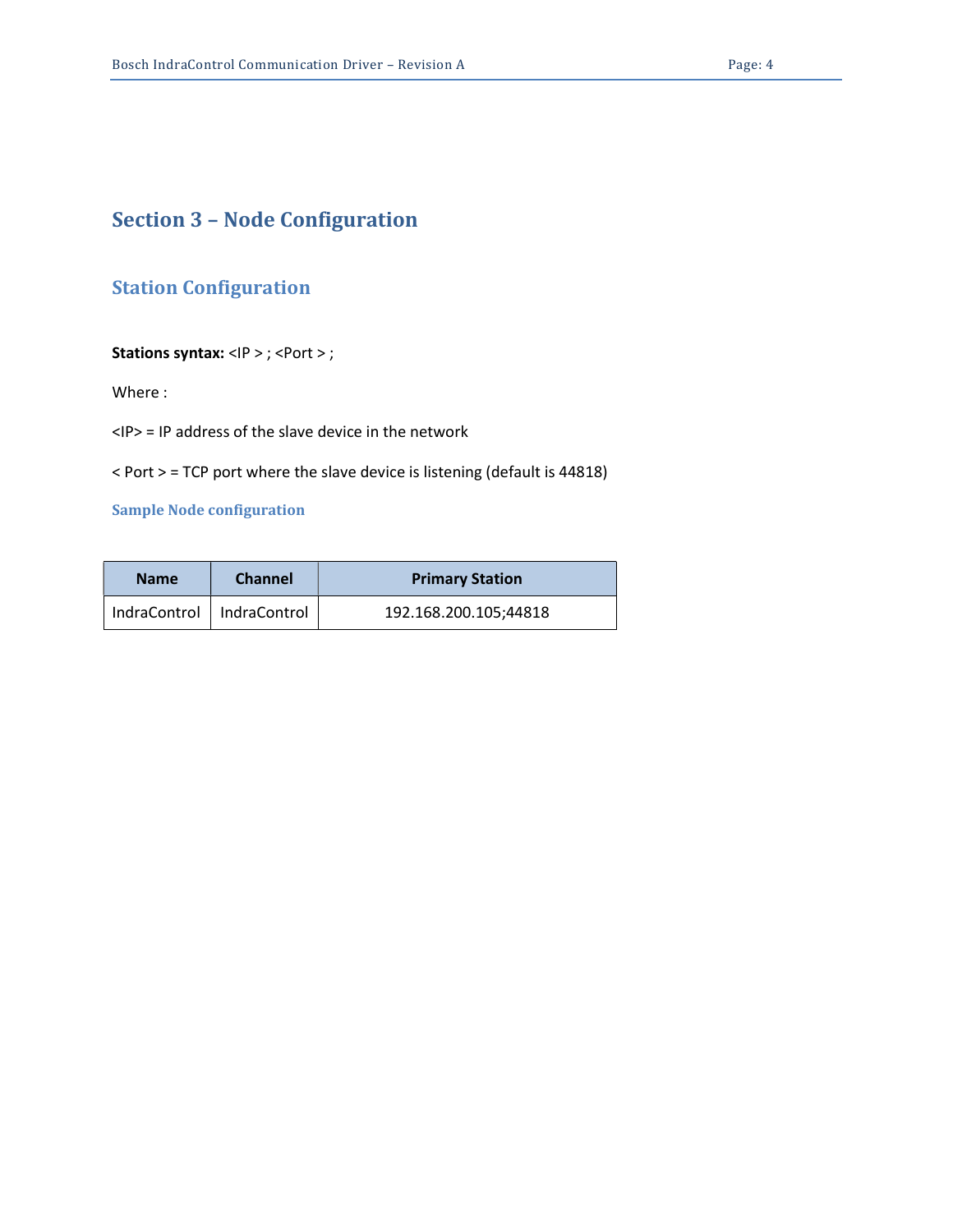### Section 4 – Point Address Configuration

The syntax for the IndraControl communication points is: <%QB><Address> for Outputs and <%IB><Address> for inputs

E.g.: %QB1 (Type = Output, Address =  $1$ )

#### Sample Points Configuration

| <b>TagName</b>      | <b>Node</b>  | <b>Address</b> | <b>DataType</b> | <b>AccessType</b> |
|---------------------|--------------|----------------|-----------------|-------------------|
| Output1             | IndraControl | %QB1           | <b>Native</b>   | ReadWrite         |
| Output <sub>2</sub> | IndraControl | %QB2           | <b>Native</b>   | ReadWrite         |
| Output3             | IndraControl | %QB3           | <b>Native</b>   | ReadWrite         |
| Output15            | IndraControl | %QB15          | <b>Native</b>   | ReadWrite         |
| Input1              | IndraControl | %IB1           | <b>Native</b>   | Read              |
| Input2              | IndraControl | %IB2           | <b>Native</b>   | Read              |

## Section 5 – Troubleshoot

The status of the driver execution can be observed through the diagnostic tools, that are:

- Trace window
- Property Watch
- Module Information

The above tools indicate if the operations have succeeded or have failed where the status 0 (zero) means success. Negative values are internal error codes and positive values are protocol error codes.